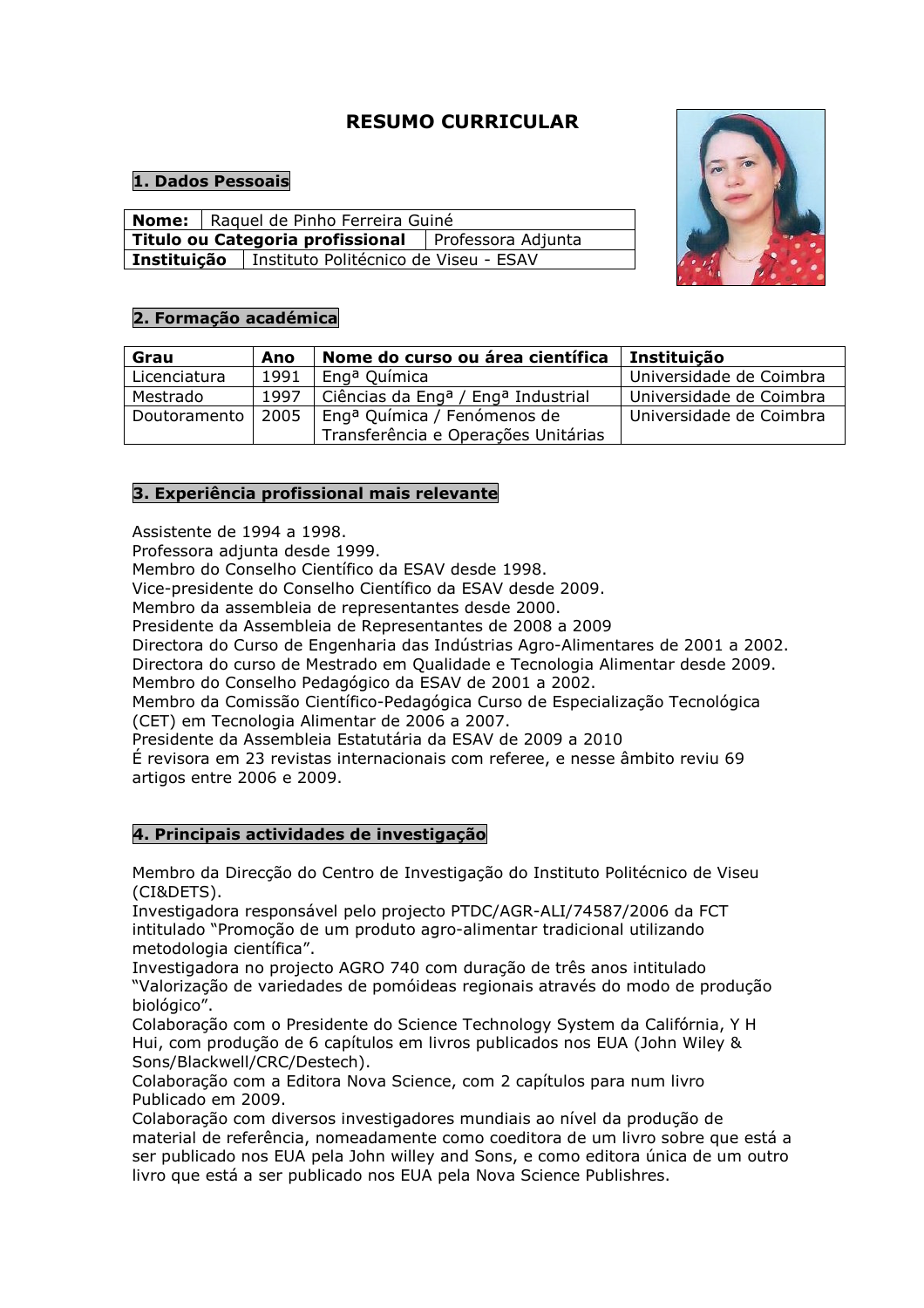### 5. Publicações mais relevantes

#### Capítulos

- Guiné RPF (2006) Pear Drying. in Handbook of Fruits and Fruit Processing. Chapter 28, pp. 533-551, Blackwell Publishing Professional, Iowa, USA.
- Guiné RPF. (2006) Drying Pears. in Handbook of Food Science, Technology and Engineering. Volume 3, Chapter 105, 14 pp., CRC/Taylor & Francis, New York, USA.
- Guiné RPF, Barroca MJ. (2007) Dried Banana. in Handbook of Food Products Manufacturing: Principles, Bakery, Beverages, Cereals, Cheese, Confectionary, Fats, Fruits and Functional Foods. Chapter 38, pp. 867-878, John Wiley & Sons, Inc., New Jersey, USA.
- Guiné RPF, Barroca MJ. (2007) Dried Tomato. in Handbook of Food Products Manufacturing: Health, Meat, Milk, Poultry, Seafood and Vegetables. Chapter 97, pp. 1109-1122, John Wiley & Sons, Inc., New Jersey, USA.
- Guiné RPF. (2007) Pear Drying. in Food Drying. Science and Technology. Microbiology, Chemistry, Applications. Chapter 22, pp. 503-535, DEStech Publications, Inc., USA.
- Barroca MJ, Guiné RPF. (2007) Onion Drying. in Food Drying. Science and Technology. Microbiology, Chemistry, Applications. Chapter 25, pp. 575-601, DEStech Publications, Inc., USA.
- Guiné R, Correia AC, Jordão A, Ferreira D. (2008) Avaliação Nutricional e Sensorial de Variedades Regionais de Pomóideas, em Modo de Produção Convencional e Biológico. in Variedades Regionais e Agricultura Biológica. Desafios para Peras e Maças Portuguesas. pp. 134-147, ESAC/DRAPC, Coimbra.
- Guiné RPF, Ferreira DMS (2009) Pêras Secadas, Promoção de um Produto Ago-Alimentar Tradicional Utilizando Metodologia Científica, in Pêras Secadas, Promoção de um Produto Ago-Alimentar Tradicional Utilizando Metodologia Científica. Capítulo 1, pp.1-3, ESAV, Viseu.
- Lima MJR, Guiné RPF, Barroca MJ (2009) A Pêra Passa de Viseu, in Pêras Secadas, Promoção de um Produto Ago-Alimentar Tradicional Utilizando Metodologia Científica. Capítulo 2, pp.4-9, ESAV, Viseu.
- Guiné RPF, Barroca MJ, Lopes P, Ferreira DMS (2009) Secagem de Pêras em Estufa Solar com Convecção Forçada, in Pêras Secadas, Promoção de um Produto Ago-Alimentar Tradicional Utilizando Metodologia Científica. Capítulo 3, pp.10-21, ESAV, Viseu.
- Guiné RPF, Barroca MJ, Lopes P, Silva V, Santos M, Ferreira DMS (2009) Comparação entre as Propriedades das Peras Secadas sob Diferentes Métodos, in Pêras Secadas, Promoção de um Produto Ago-Alimentar Tradicional Utilizando Metodologia Científica. Capítulo 6, pp.46-63, ESAV, Viseu.
- Guiné RPF, Lima MJ, Barroca MJ. (2009) Functional Components of Foods. in Food Processing: Methods, Techniques, and Trends. Chapter 1, pp. 1-75, NOVA Science Publishers, Inc., USA.
- Guiné RPF, Barroca MJ. (2009) Osmotic Dehydration of Fruits. in Food Processing: Methods, Techniques, and Trends". Chapter 4, pp. 171-196, NOVA Science Publishers, Inc., USA.
- Guiné RPF, Lima MJ, Barroca MJ. (s.d.) Functional Components of Foods. in Food, Diet and Health: Past, Present and Future Tendencies. Chapter 3, NOVA Publishers, USA. (em publicação)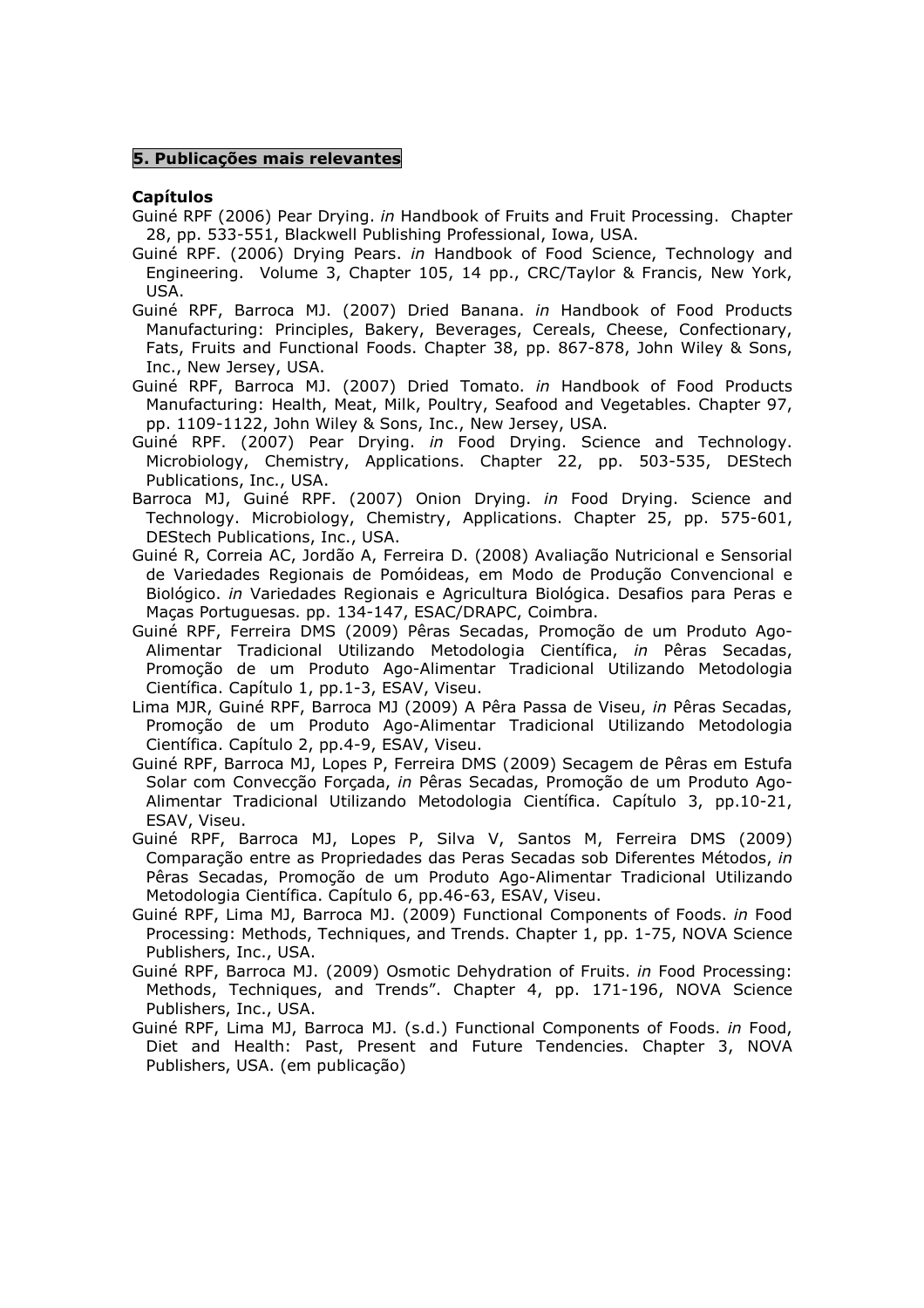## Artigos

- Guiné RPF, Castro JAAM. (2001) Polymerization of Beta-pinene with ethylaluminum dichloride (C2H5AlCl2). Journal of Applied Polymer Science, 82(10), 2558-2565.
- Guiné RPF, Castro JAAM. (2002) Pear drying process analysis: Drying rates and evolution of water and sugar concentrations in space and time. Drying Technology, 20(7), 1515-1526.
- Guiné RPF, Castro JAAM. (2002) Experimental determination and computer fitting of desorption isotherms of D. Joaquina pears. Food and Bioproducts Processing, 80(C3), 149-154.
- Guiné RPF, Castro JAAM. (2003) Analysis of moisture content and density of pears during drying. Drying Technology, 21(3), 581-591.
- Guiné RPF. (2004) Development of an algorithm based on space refinement to solve a system of parabolic PDE's. Applied Mathematics and Computation, 161(3), 963-972.
- Fernandes RMC, Guiné RPF, Correia PMR. (2005) The influence of drying on the chemical properties of the chestnuts. Acta Horticulturae (ISHS), 693, 153-157.
- Guiné RPF. (2005) Solar drying of pears: Evolution of density and shrinkage characteristics. Brazilian Journal of Food Technology, 8(3), 248-251.
- Guiné RPF. (2005) Variation of density and porosity during drying of pears and pear halves. Brazilian Journal of Food Technology, 8(3), 252-255.
- Guiné RPF. (2005) Drying kinetics of some varieties of pears produced in Portugal. Food and Bioproducts Processing, 83(C4), 273-276.
- Guiné RPF, Fernandes RMC. (2006) Analysis of the drying kinetics of chestnuts. Journal of Food Engineering, 76, 460-467.
- Barroca MJ, Guiné RPF, Pinto A, Golçalves FM, Ferreira DMS. (2006) Chemical and microbiological characterization of Portuguese varieties of pears. Food and Bioproducts Processing, 84(C2), 109-113.
- Guiné RPF. (2006) Influence of drying method on the density and porosity of pears. Food and Bioproducts Processing, 84(C3), 179-185.
- Guiné RPF, Ramos A, Figueiredo MM. (2006) Shrinkage characteristics and porosity of pears during drying. Drying Technology, 24(11), 1525-1530.
- Guiné RPF. (2006) Moisture diffusivity in pears: Experimental determination and derivation of a mathematical prediction model. International Journal of Food Science and Technology, 41, 1177-1181.
- Guiné RPF, Rodrigues AE, Figueiredo MM. (2007) Modelling and simulation of pear drying". Applied Mathematics and Computation, 192(1), 69-77.
- Faustino JMF, Barroca MJ, Guiné RPF. (2007) Study of the drying kinetics of green bell pepper and chemical characterization. Food and Bioproducts Processing, 85(C3), 163-170.
- Guiné RPF, Ferreira DMS, Barroca MJ, Gonçalves FM. (2007) Study of the drying kinetics of solar-dried pears. Biosystems Engineering, 98(4), 422-429.
- Guiné RPF, Ferreira DMS, Barroca MJ, Gonçalves FM. (2007) Study of the solar drying of pears. International Journal of Fruit Science, 7(2), 101-118.
- Guiné RPF, Lima MJ. (2008) Overview and developments regarding functional foods and beverages. Current Nutrition & Food Science, 4(4), 298-304.
- Guiné RPF. (2008) Pear drying: Experimental validation of a mathematical prediction model. Food and Bioproducts Processing, 86(4), 248-253.
- Guiné RPF. (2008) Pear drying: Perspectives for convective drying and nutritional evaluation". Acta Horticulturae (ISHS), 800, 1047-1052.
- Guiné RF. (2009) Sorption isotherms of pears using different models. International Journal of Fruit Science, 9(1), 11-22.
- Guiné R, Lopes P, Barroca MJ, Ferreira DMS. (2009) Effcet of ripening stage on the solar drying kinetics and properties of S. Bartolomeu pears (Pirus Comunis L.). International Journal of Academic Research, 1(1), 46-52.
- Guiné RPF, Sousa R, Alves A, Figueiredo C, Fonseca S, Soares S, Correia AC, Jordão A, Lopes A, Ferreira D. (2009) Composition of apples from regional varieties in different harvest years. International Journal of Fruit Science, 9(4), 360-371.